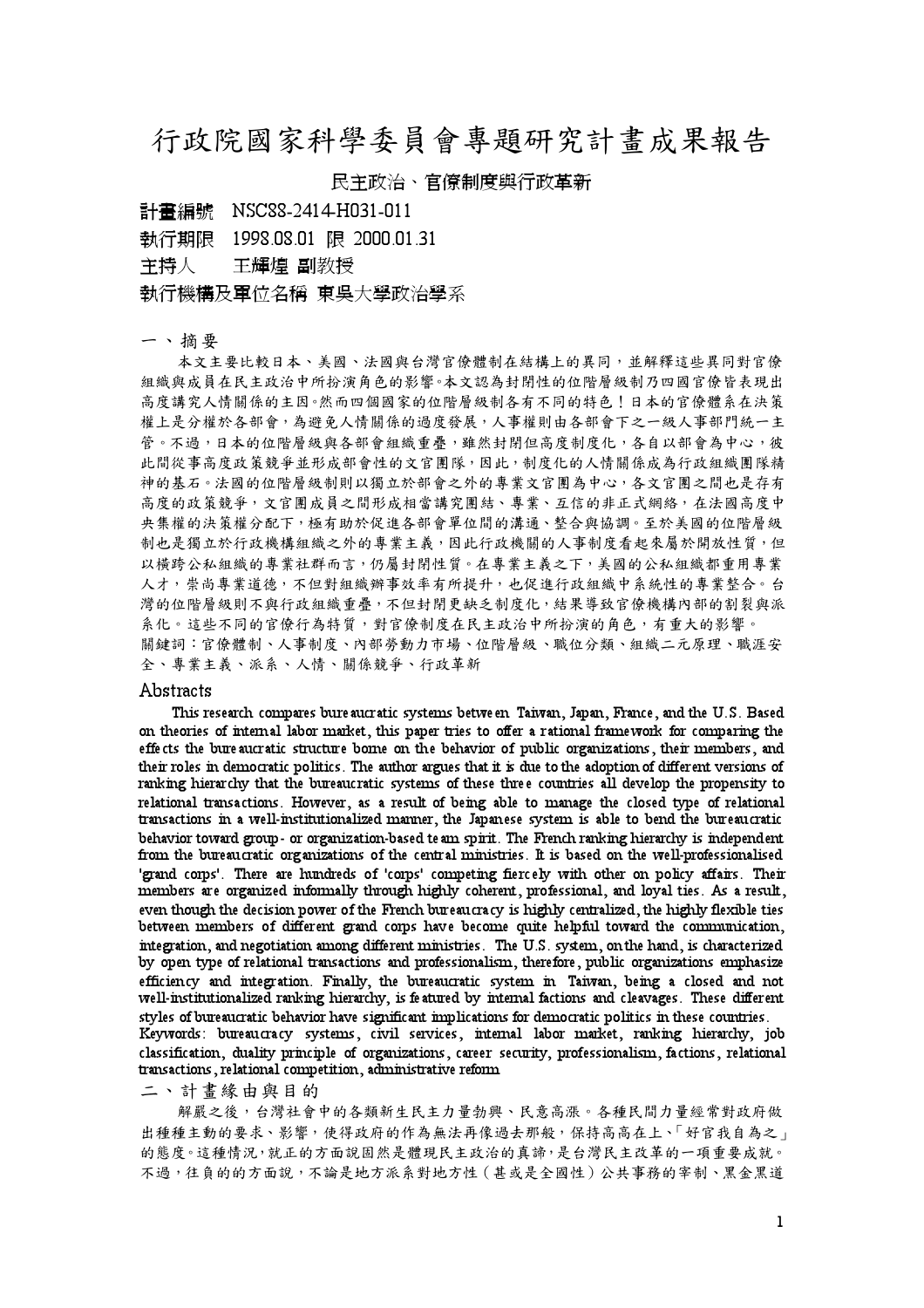對政治的不良影響,或是像「賀伯颱風」災害、豬隻「口蹄疫肆虐」、「白曉燕案」等所引發對治 安的抗議與要求最高層行政首長下台的政治風波,不但使得社會價值混亂、脫序,也是造成公權 力低落、行政效能效率低落的主要原因之一。

台灣上述這種情形並不是獨一無二,以當今美、英、法、日等先進民主國家為例,他們在 建立現代民主法治國家之前,也都曾苦於黨爭、政治分肥、派系、貪污、腐敗等弊端。政府官僚 體系被政黨、派系等政治利益所嚴重穿透。官僚體系被過渡政治化的結果,公權力極度弱化,各 項政策的制定與執行缺乏整體性、長期性、連貫性、穩定性。也因為這樣,政府的施政也因此而 產生許多脫序、不穩定、浪費、缺乏效能、效率的現象 (DeGregory, Thompson, Shepherd, 1993, pp 94-5)。然而由於後來這些國家都能建立基於科層化、制度化、專業化,講究能力(merit)並具 有終身工作保障的文官所組成的官僚體制,所以逐漸發展成為穩定順暢的民主社會。許多行政理 論學者都認為高度制度化而能促進、執行極度複雜政策的官僚組織乃是現代工業民主國家能成功 演變的根本命脈。一個國家若能建立制度化的官僚體系,使政府的工作能日復一日,週而復始, 平穩運作,卻又不用擔心社會、政治上的波動,甚或是政權的輪替會對政府施政造成過大的衝擊。

台灣的官僚體系,自從二次戰後,其相對規模已較英美等先進民主國家來得大。直到解嚴之 前,官僚體系對民間社會的影響力,可謂居於絕對主導的優勢地位。然而究竟出了什麼問題,解 嚴之後,官僚體系的權力與地位竟然大幅衰退,以致於許多行政首長不得不頻呼提振公權力?我 國的官僚制度與由韋伯到正統公共行政時期有關官僚制度的思想,究竟哪些因素使得解嚴後的官 僚體系竟然對於部份過度發飆的民意、過度脫序的社會價值,一直拿不出有效的解決辦法?我國 官僚體系問題的癥結究竟何在?解嚴後,我國的官僚體系為何無法像英美等先進國家的官僚體系 一般,扮演社會公共利益的護衛者、社會秩序與價值的穩定因素? (在了解到前述造成解嚴前後 使我國官僚體系弱化的因素之後,吾人是否可進一步想出)哪些政策可使吾人對當前官僚體系的 困境加以改善, 進而建立一個高度制度化、團隊化的官僚體制, 以圖國家的長治久安? 吾人對此 問題應該朝何等方向思考,方能找出適當的答案?本文作者認為,能否有效回答前述幾項問題, 與我國政府行政革新的成敗有重要的關連。此等問題若是無法有效回答解決,徒思提高政府行政 效率、學習企業化經營等流行的說法,恐怕會導致愈理愈亂的後果。

在前述這種觀點觀照下,台灣的研究者經常以後韋伯時期的官僚理論,來看待台灣目前的 行政革新事務。比如說,在八零年代西方學者所普遍注意的新型的管理學或行政學理論,如組織 再造、學習型組織、競爭型組織、變形蟲理論等,都被廣泛的援引,作為種種思考或檢覈當前台 灣行政革新之策略的立論基礎。這些立論當然對當前台灣政府組織的改造,有相當助益。然而以 台灣來說,不論是就民主改革或是就國家的長期發展來看,有一個嚴重的問題長期一直為人們所 忽略。此問題即是:台灣的是否有一個足夠制度化、團隊化的官僚體系,以便於管理逐漸強勢、 快速變遷的社會與愈來愈高度政治化的行政工作?在此忽略之下,連帶的,有關台灣官僚體系的 本質、特色、在解嚴前後不同程度的民主政治環境下所扮演的角色、卻很少有任何系統性的討論, 甚或可說是基本上被忽略掉了。這樣的忽略對當前台灣行政官僚體系的革新,有可能會產生不當 的後果。

因此,本計書的主要目的在比較研究美、日、法等先進民主國家之官僚體制在這些國家的民 主政治中扮演何等角色?其官僚體制、文官人事制度究竟有何獨特之處,可以使得官僚體制成為 政府有效公權力的基礎、社會國家穩定發展的中堅?其次,本研究也企圖比較台灣官僚制度與上 述先進民主國家的官僚制度究竟有何差別?並解釋為何解嚴前,我國的官僚體制是近乎絕對的威 權、宰制整個社會,解嚴後卻公權力不振、政策失靈、貪污腐化加劇,社會秩序與價值逐漸解體。 最後,本研究要探討在政府行政革新聲中,台灣官僚體制的優點如何予以維繫、加強?缺點如何 改進,方能建立一個制度化的官僚團隊?

三、結果與討論

本研究結果發現,諸如美、日、法等先進民主國家的官僚制度都是相當講究制度化,但又各 有不同風格的「品位分類制」或「位階層級制」。一般來說,人才將其所能掌握的青春歲月、資 源以長期的方式投資於各種特定、專業、前瞻的職業領域都會包含高度的不安全感或風險,因此, 如何管理這種不安全感乃是建立文官制度的中心議題。位階層級制的文官制度賦予文官凸顯的權 力、資源、地位、待遇、福利以及安全的就業保障,因而引起眾人高度的競爭。不但如此,由於 位階層級制對高層文官又特別優渥,因此官僚體制內部也是會充滿位階層級競爭。然而,由於位 階層級制基本上因人設事,在升遷賞罰等主要人事活動上較缺乏系統而明確的標準,因此,非正 式的人脈、人情交換乃成為位階層級制內部自然的傾向。這種傾向若管理得當,可以鼓勵培養適 當的組織文化與價值、團隊精神,並藉此冒險犯難、開拓新的政策事業或專業領域,有利提升政 府的形像,但若管理不當,則會形成本位主義、派系鬥爭、貪污腐化、公權力頹喪的根源。本研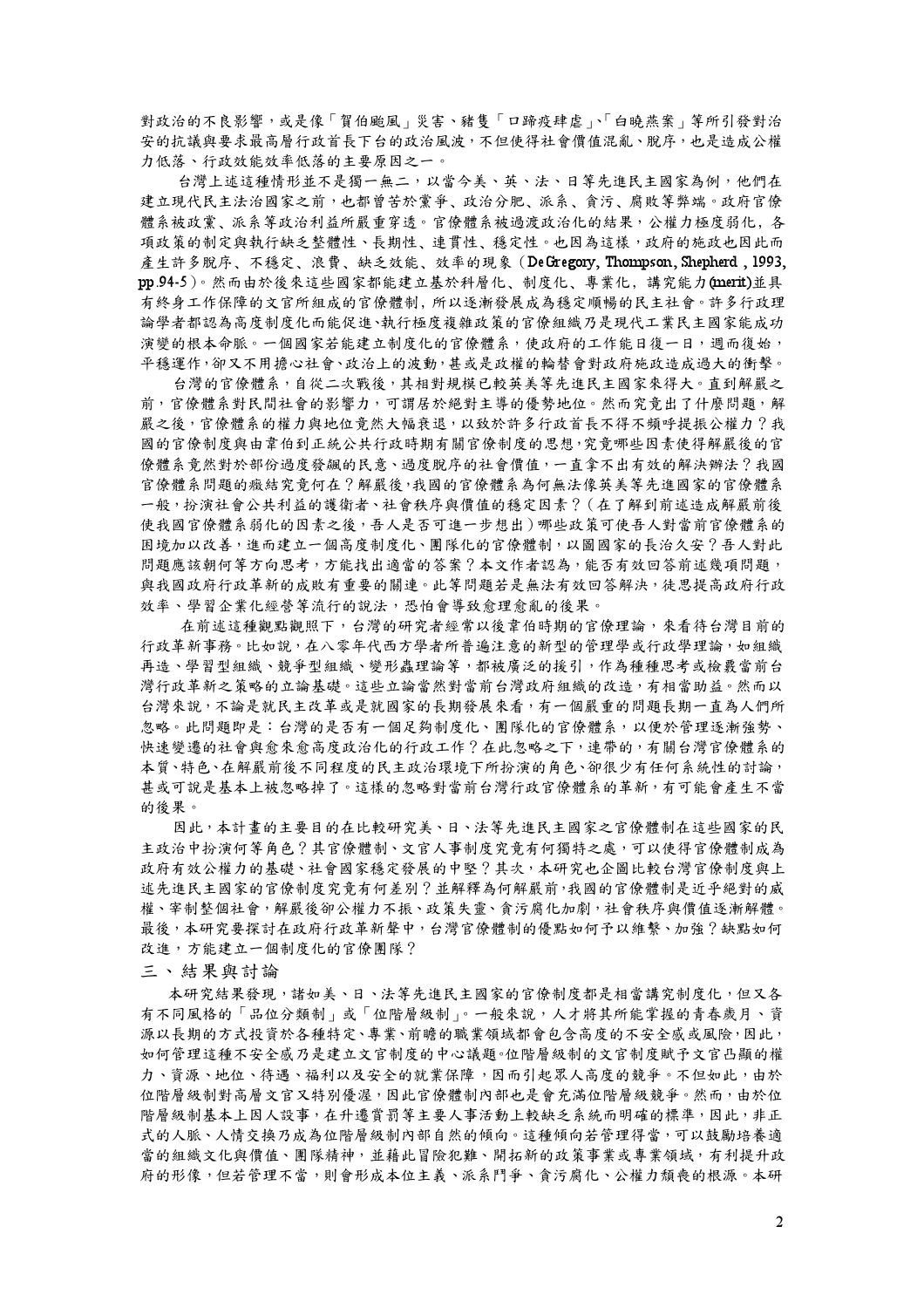究發現,不論日本、法國或美國,在人才的培養與運用上,不但都是採取位階層級制鼓勵人才努 力開創冒險,並且運用不同風格但制度化的位階層級制來建立不同類型的專業人才團隊。以日本 為例,決策權分散於各部會與各基層單位,但人事權則由部會一級單位統籌主管,因此,位階層 級制以各部會為中心而建立,形成各部會為中心的官僚團隊,一方面彼此相互競爭,另一方面形 成足夠的組織能力在民主社會中扮演護衛公權力的重要角色。法國中央政府在決策權的分配上雖 說也是由中央各部會所主導,但人事權卻由「文官團(grand corps),所主導。各個文官團都設 有「人事評議會」,各部會若有需要徵募新的人才,特別是中高級文官,都需要透過文官團的運 作,而文官團則由「人事評議會,來決策。由此,各文官團之間在專業領域上、政策建樹上競爭 劇烈, 成功的文官團可以佔據重要部會的重要職位, 並吸引更優秀的新進成員。文官團成員間雖 也重視人情交易,但因透過人事評議會制度化的決策,因此人情反而成為文官團團隊精神與追求 專業的根源,這使得法國的官僚體制可以成為動盪政治變遷環境中安定的一股力量。至於美國的 官僚制度表面上看起來是講究專業主義的職位分類制,但事實上,專業社群也是另一種形式的位 階層級制,只不過它橫跨公私部門、各行政機關。各專業社群各有不同的專業價值、研究做事的 導向與判斷標準,成員間也是以人情、專業能力作為相互信任的基礎,不斷向新的專業領域開創 突破,取得大眾的信任。因此,美國政府雖然高度分權,人事權也相當分散,行政部門的公權力 卻得到相當的護衛。反觀台灣,雖採位階層級制,但在權力分配上則採中央集權於總統,人事權 的分配亦然。然而,由於總統個人的能力有限,各行政部門內的次級職位事實上接由各機關首長 自行決定。雖也有人事評審委員會的設置,但因各機關一級單位主管由機關首長任命,不必經過 人評會,而各一級主管又是人評會之當然成員,因此,人情交易沒有辦法形成制度化、穩定化, 各行政機關內部長期以來,皆存有或多或少的派系問題,嚴重者如調查局的內鬥,輕者無法型塑 團隊精神,公權力解體!

就上述發現來討論我國的行政革新,不難發現,行政革新不能僅顧效率的問題,官僚體制在 民主國家中如何建立一個穩定、專業的文官團隊是一個更重要的基本問題。我國的行政革新應該 先檢討我國官僚體制將來應扮演何種角色(例如集權或分權、進取或保守),然後針對這種角色 再設計相對應的位階層級制,最後再談要如何改造為高效率的企業型政府!

四、計書成果自評

本計劃以深入且系統化的方式比較台、美、日、法等國之官僚體制,並以位階層級制的角度 探討各國文官體系的不同特質,可說具有相當完整而明確的理論架構。此一理論結構對這四國的 官僚文化提出一個理性的解釋架構,而且可以運用到其他國家,如英國、德國、義大利等,對此 理論進行進一步的檢測。

本計劃部份的研究成果,「官僚制度與民主政治」已由中央研究院社科所所出版之「中山人 文及社會科學集刊 | 接受, 目前正在校稿過程中, 預計於今年度 (民國89年) 下半年出版。

五、參考文獻

英文部份

Aberbach J.D., Rober D. Putnam, and Bert Rockman. 1981 Bureau crats and Politicians in Western Democracies. Harv ard University Press. Pp.67-68.

Allison, G.T. 1979 "Public and Private Management: Are They Rundamentally Alke in All Unimportant Respects?" In Shafritz J.M. and Albert C. Hyde (ed.) Classics of Public Administration. 2<sup>nd</sup> Ed.Pp 510-529.

Aoki, M. 1988 Information, Incentives, and Bargaining in the Japanese Economy. Cambridge University Press. Appleby, P. 1945 "Govenment Is Different." In Shafritz J.M. and Albert C. Hyde (ed.) Classics of Public

Administration. 2<sup>nd</sup> Ed. Pp.158-164. Atsuyuki, Suzuta 1978 Japan Echo, Vol.5, no.3.

Brickley, James A. Clifford W. Smith, Jr. Ferold L. Zimmerman 1997 Managerial Economics and Organizational Architecture. Irwin Book Team.

Ben-Porath, Yoram. 1980 "The F-Connection: Families, Friends, and Firms and the Organization of Exchange." Population and Development Review March, Vol.6, No.1. Pp.1-29.

- Crane, Diana. 1972 Invisible Colleges: Diffusion of knowledge in Scientific Communities. Chicago: University of Chicago Press.
- Hamilton, Gary G., W. Zeile and Wan-Jin Kim. 1990 "The Network Structures of East Asian Economics." In Clegg, S.R. and S.G. Redding (ed.) Capitalism in Contrasting cultures, Berlin, New York: de Gruyer.
- Hamilton, Gary G. and Nicole Woolsey Biggart 1988 "Market, Culture, and Authority: A Comparative Analysis of Management and Organization in Far East." American Journal of Sociology, Special Supplement on the Sociology of the Economy.

Koh, B.C. 1989 Japan's Administrative Elite, University of California Press.

Kuhn, T.S. 1970 Structure of Scientific Revolutions. Chicago: University of Chicago Press.

- Laffin, Martin. 1986 Professionalism and Policy: The Role of the Professions in the Central- Local Government Relationship Gower Publishing Company
- Lansbury, R. 1978 Professionals and Management. University of Queensland Press. Pp.1-17; 57-69.